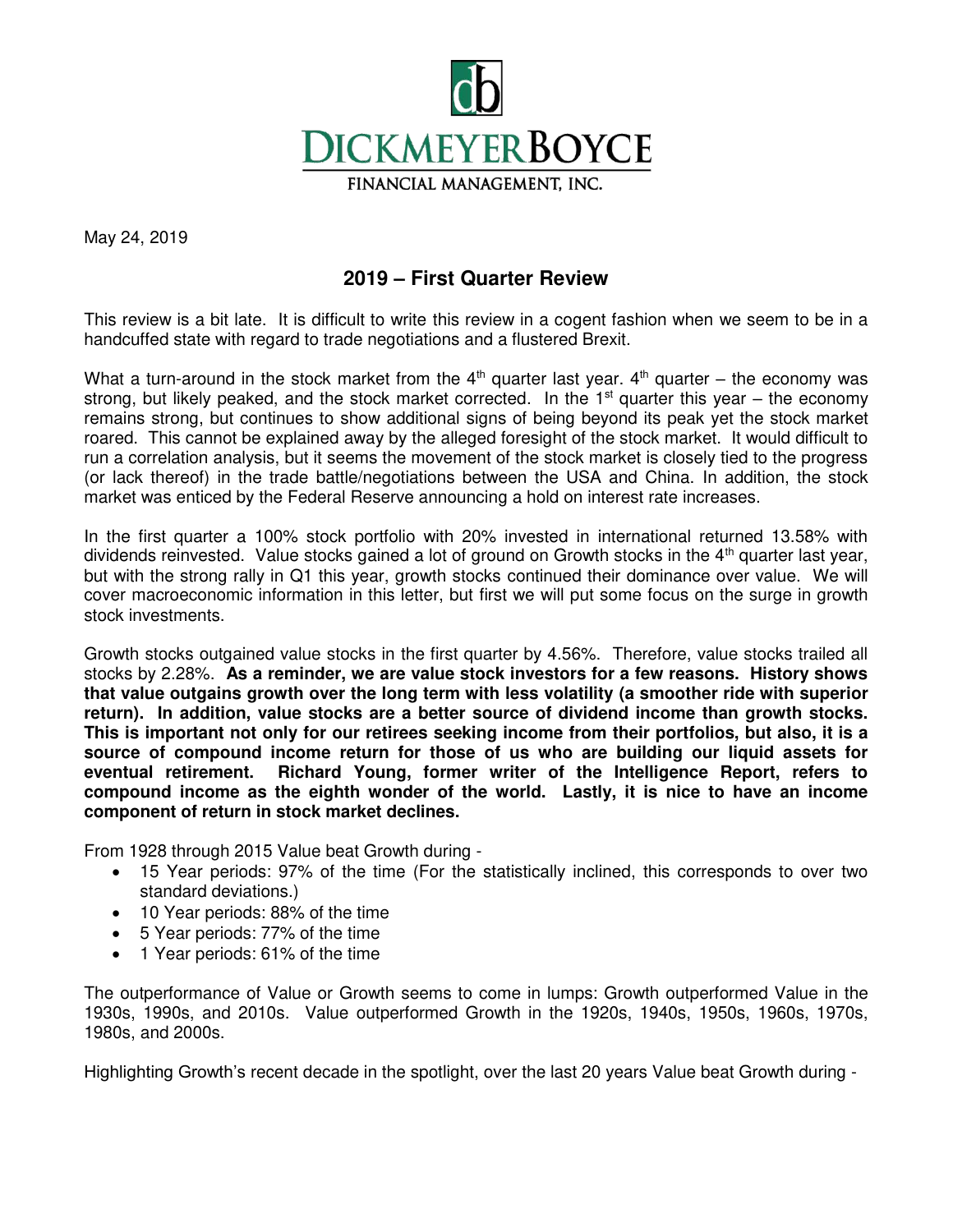

- 15 year periods: 19 out of 20 periods. But Growth outperformed in the most recent 15 year period from 2004 through 2018.
- 10 year periods: 13 out of 20 periods. But Growth outperformed in the last seven 10 year periods.
- 5 year periods: 10 out of 20 periods. But Growth outperformed in 9 out of the last ten 5 year periods.
- 1 year periods: 9 out of 20 periods. But Growth outperformed in 8 out of the last ten 1 year periods.

Over the long term, Value stocks have outgained Growth stocks by over 1.75% annualized return. This recent run of success for Growth stock investments puts the outperformance (over 2% better than value) in rarified air of over a positive 2.5 standard deviations.

This level of extraordinary and unusual outperformance is reflected in valuations. At the end of the 1<sup>st</sup> quarter this year, price to book value of growth stocks stood at 7.06. This is 45.9% above the long term average of 4.83. Conversely, the price to book value for value stocks stood at 2.08, which is 2.5% above the long term average of 2.03.

In hind sight, the extended surge by growth stocks post the financial crisis may have been predictable. The Federal Reserve Bank not only orchestrated the availability of cheap money, they informed the public in advance that they were going to maintain the loose policy for an extended period of time.

By in large, DBFM has performed well against the spread of investment return between value stocks and the index during this period of success for growth stocks. This has been accomplished via success in the fixed income part of portfolios, as well as the use of mutual fund managers who attempt strategic shifts between value and growth stocks, and finally via the use of some so-called growth stocks that we found to be available at reasonable valuations.

There have been a lot of investment industry articles written recently around the topic of the Value premium – is it dead? The articles are subjective. We have not seen any data to support a shift in mankind or in the way the stock market or world functions to indicate that Growth has overcome gravity. The best effort was to point out that the economy is being driven by different industries than it used to be. Technology is the key industry; therefore winning with Growth is here to stay.

There are two problems with this line of thinking.

- 1. Based upon price to book value, in aggregate, the market has priced growth stocks 45.9% above the long term average for growth stocks. Over paying for anything usually doesn't work out well. Herd behavior overwhelms judgement and independent research. The 2019 SBBI (Stocks, Bonds, Bills, and Inflation) Yearbook quotes Robert Shiller from his 2005 book, Irrational Exuberance regarding **herd behavior.** "…people tend to follow other people and choose not to exercise their own judgment about the market; also, most people purchase stocks based on direct interpersonal communication instead of independent research". Valuations can reside outside the norm for long periods of time, but eventually, there is a reversion to the mean. The world will always go through changes, people will follow the herd, and eventually valuations will return to the average. We have seen this movie before.
- 2. Many leading technology companies have been around for decades now. Microsoft, Intel, Cisco, Oracle and Qualcomm (not to mention Dell, IBM, and Hewlett Packard) are notable examples of tech companies that still lead our economy. Newer leading tech companies include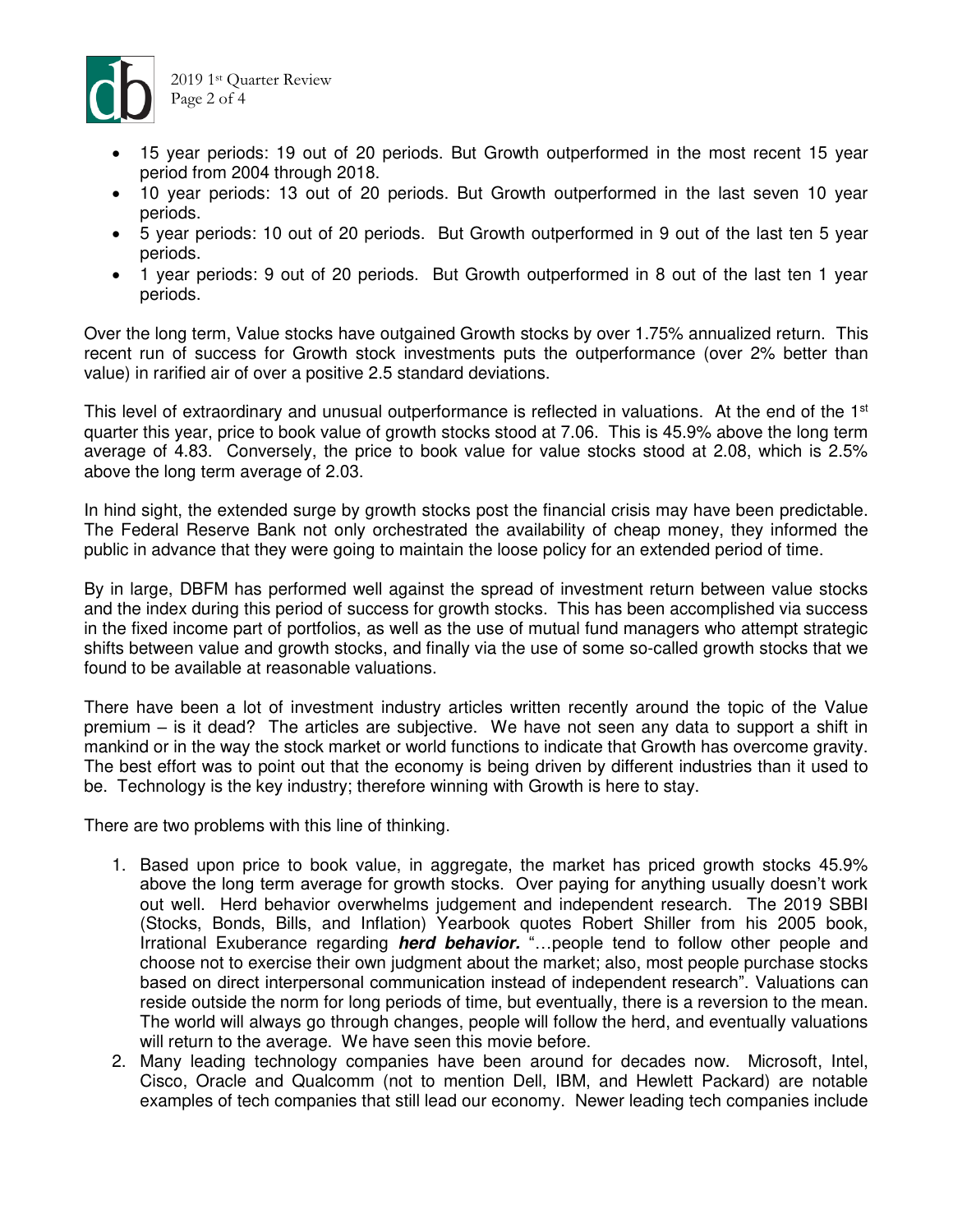

Apple, Alphabet (Google), and Facebook. Not all of these companies pay dividends, but our independent research places them all on the Value side of the ledger.

## **Macroeconomics / U.S. Economy**

In the first quarter, real GDP growth was a surprising 3.2%. This was an unexpected bump up from the 2018 rate of GDP growth of 2.8%. The first quarter result was aided by a growth in inventories and a reduction is the trade deficit. Estimates by business groups, the Federal Reserve and the IMF (International Money Fund) for USA GDP growth for 2019 range between 2.5% and 2.1%, while estimates of economic growth for 2020 center around 2%.

Eurozone GDP also rose a surprising 1.5% in the first quarter. Japan also surprised with a 2.1% increase in first quarter GDP.

China topped GDP expectations with 6.4% growth as compared to a 6.3% forecast.

The IMF recently lowered their forecast for worldwide GDP growth from 3.5% to 3.3%.

The impact of the U.S. – China trade negotiations is being felt in business investment numbers as well as Institute of Supply Management readings for manufacturing and services industry. While they remain healthy, they have declined. Numbers above 50 mean growth. Service numbers have gone from 60 to 58 late last year to 55.5 in April. Manufacturing numbers have gone from the upper 50s to 52.8 in April.

USA personal consumption declined in January, but rose in February, March, and April. It is up 4.42% from one year ago. Strength here is supported by continuing strength in employment. Initial claims for unemployment insurance remain at very low levels. This data points to continued growth in employment. The headline rate of unemployment has declined to 3.6%. The participation rate is rising and the underemployed/unemployed number is declining. That means more people are rejoining the employment force.

In spite of employment gains, the Federal Reserve is reporting inflation below their 2% target. This indicates that there is still some slack in employment. We also are seeing disability ranks decline, participation rates of the disabled increase, and as stated above participation rates increase.

Productivity rose in the first quarter this year to 3.6%. This is up from 2.4% last year. It is a welcome sign that pay levels can continue to rise without creating high inflation.

With modest wage growth (3%) and below target inflation, it can be safely assumed that maximum employment isn't here yet and there is no present need for the Federal Reserve to raise interest rates.

Automotive sales and the housing market have very likely peaked. Automotive sales have been running in the 17 to 17.5 million range for the last three years and are projected to come in at 16.9 million vehicles this year.

Existing home sales have declined for 14 straight months. The sources of the decline have been high prices, declining inventory, and rising mortgage rates. Mortgage rates have since been declining and inventory rising. Supply is still a low 4.2 months. A six month supply would be parity for buyers. The rate of price increases is slowing. Housing starts rose 5.7% in April from March and pending sales rose